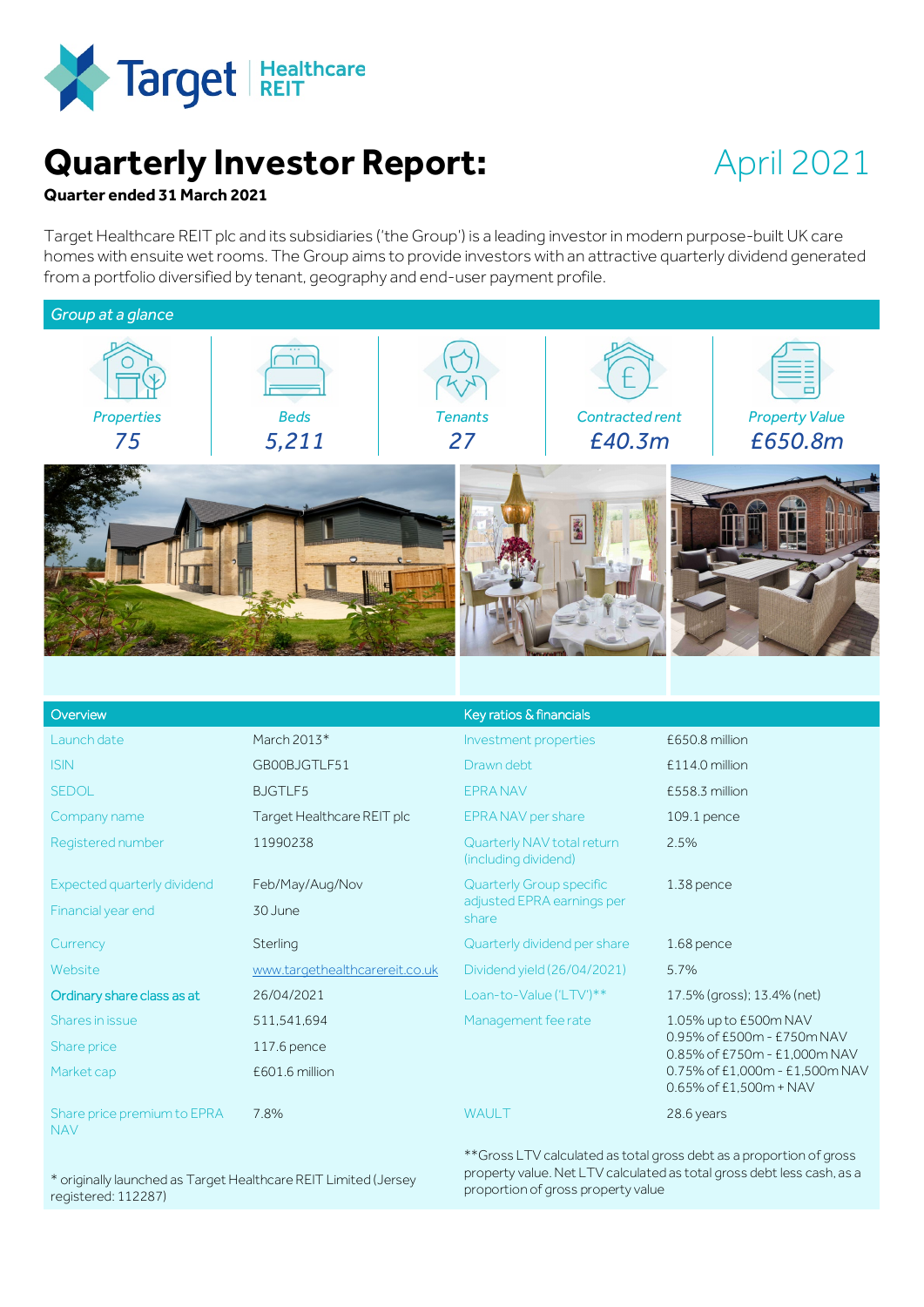# *Recent news*

The Group's oversubscribed placing in March raised gross proceeds of £60 million, allowing us to continue our mission to support the sector through investment in modern, purposebuilt care homes. We have heard powerful first-hand accounts from care home staff relating how the standards of our real estate were essential in their efforts to protect the wellbeing and dignity of residents through the COVID-19 pandemic. COVID-19 cases remain low in the portfolio (<1% of beds), with all homes offered the first vaccine dose and the vast majority having had access to the second dose. Occupancy across the mature portfolio has stabilised in recent weeks, with recovery anticipated during 2021 based on demand as evidenced from the enquiry levels reported by our tenants.

## Performance

The portfolio value increased by 0.5% over the quarter. This comprised a 0.7% increase from further investment into the development portfolio, a 1.2% decrease due to asset disposals, and a like-for-like uplift in the operational portfolio value of 1.0%. The latter movement reflects a combination of yield tightening, the portfolio's inflation-linked rental reviews and the results of asset management initiatives.



## Asset Management and Acquisitions

Substantially all capital available for investment, inclusive of March's equity proceeds, has been allocated to acquisitions, with these transactions advanced to formal due diligence ahead of expected completion in the near term. In the quarter, the disposal of one asset (c.1% of portfolio value) realised sale proceeds ahead of both carrying value and cost. An asset was re-tenanted from a national operator to a family-owned operator on a lengthened lease term, providing a net valuation uplift and better positioning the home for the future.

#### **Pipeline**

The investment market for high quality, modern, fit-forpurpose assets which meet the Group's investment criteria remains very competitive. Strong investor appetite continues, with the best properties transacting at pre-COVID-19 pandemic pricing. The Investment Manager, as well as working through the diligence process on transactions which will see the equity proceeds invested, is also assessing several earlier stage opportunities as the anticipated uptick in the development of fit-for-purpose care homes following COVID-19 becomes more apparent.



# *Summary balance sheet*

| Em                               | <b>Mar-21</b> | <b>Dec-20</b> |
|----------------------------------|---------------|---------------|
| Property Portfolio***            | 650.8         | 647.7         |
| Cash                             | 26.6          | 18.3          |
| Net current assets/(liabilities) | (5.1)         | (9.2)         |
| Bank Loans                       | (114.0)       | (162.0)       |
| Net assets                       | 558.3         | 494.8         |
| EPRA NAV per share (pence)       | 109.1         | 108.2         |

\*\*\*Ignores the effect of fixed/guaranteed rent reviews. See note 9 to the Annual Report 2020 for full details.

#### *Performance – NAV and share price total return*